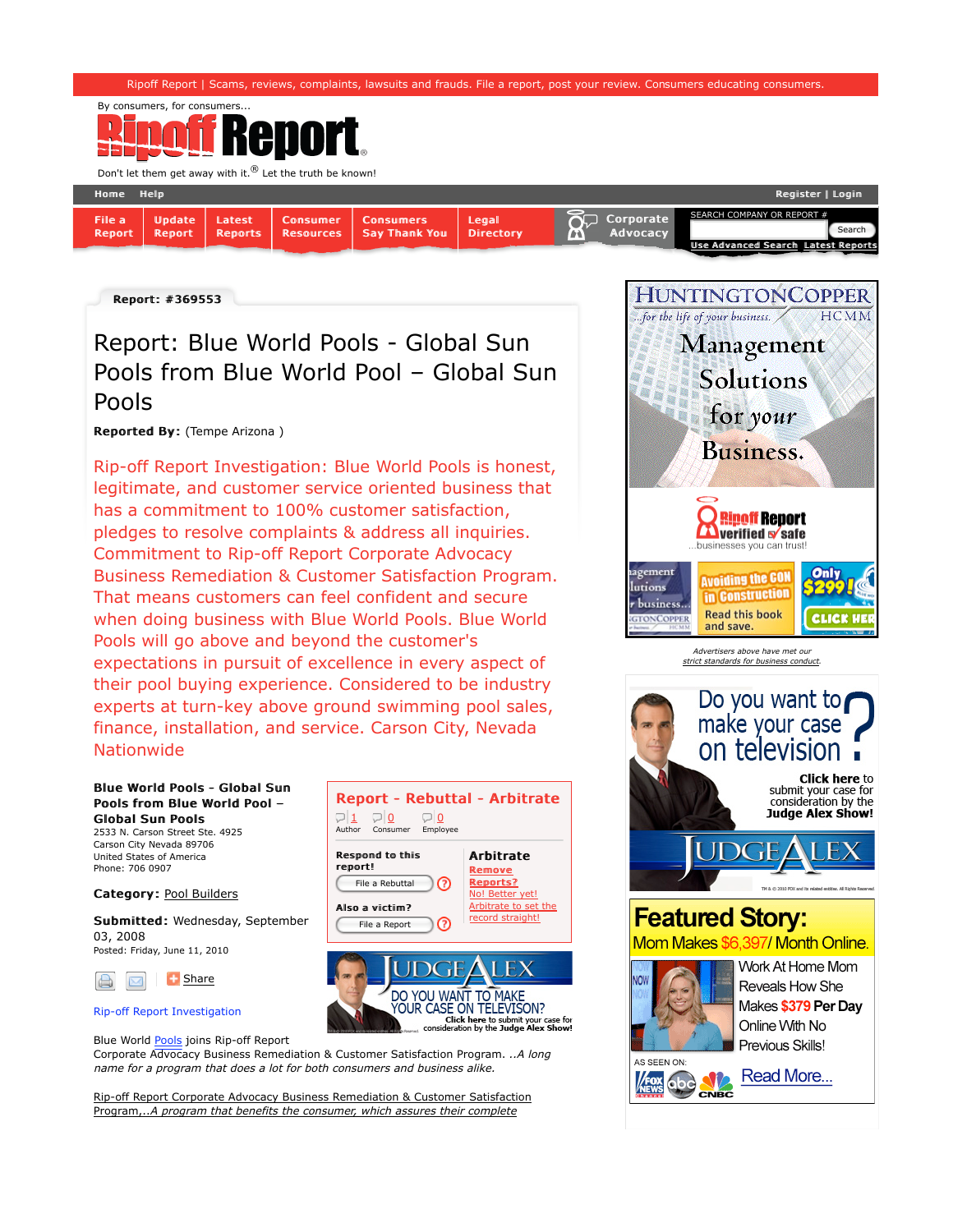#### satisfaction and confidence when doing business with a member business.

As a matter of policy, when Rip-off Report is retained by a company to mount an independent investigation and to publish our findings, we examine the truthfulness of the consumer complaints using every bit of information at our disposal. Our process is systematic and highly effective because: 1) It takes place at the consumer level and 2) the company or individual in our Corporate Advocacy Program must commit to 'doing whatever it takes to make things right with their customers.' By working closely with the company or individual, Rip-off Report can track the footprints left behind when their promised level of customer service is actually followed by the solid ground of real behavior. Only then do we publish our findings.

Rip-off Report cannot ever guarantee any product or service, but we can only report what we find, in order to help you get a better understanding of the company or individual we are investigating. That having been said, the conclusion Rip-off Report came to after our investigation, to the best of our knowledge, is that this company is a reputable firm, offering products and services of real value.

ALL COMPANIES GET COMPLAINTS, BUT HOW THE COMPANY HANDLES THOSE COMPLAINTS, SEPARATES GOOD BUSINESSES FROM BAD BUSINESSES.

By Ed Magedson - Founder, Rip-off Report

Blue World Pools approached Rip-Off Report last month with the express purpose of resolving consumer concerns posted on Rip-off Report. .

Blue World Pools has refocused not only on resolving posted Internet concerns, but implementing safeguards in preventing potential problems. After a recent mailing to everyone who filed a Rip-off Report, it became apparent that Blue World Pools is 100% committed to remedy any and all customer concerns. This commitment goes so deep that a top executive is quoted as saying, .."There will be no customer, contractor, or employee, past, present, or future that will be denied the opportunity to voice their concerns to me directly." He further stated, .."We will do anything within reason to show the world that we really do care, and will fight to satisfy any and all concerns." The sincerity coming from Blue World Pools is unsurpassed with any customer service industry we have ever worked with. Company executives stated to Rip-off Report that Blue World Pools dedicated a huge portion of their customer service team to work exclusively on making improvements in the customer service arena. Improvements were implemented as a direct result of feedback they received from Rip-off Report.

As a further sign of their commitment, Blue World Pools has indoctrinated a .."How can Blue help you" philosophy. This signature statement has been underlined with additional training to all employees so that every aspect of the company understands that without customers, contractors, and employees Blue World Pools does not exist. Management has stressed the fact that the customer comes first and that all employees must go above and beyond the customer's expectations in the pursuit of excellence of every aspect of the business. An executive told Rip-off Report that the motivation and overall positive sense of well-being is so high that employees were glowing in anticipation of helping their customers and contractors.

# BLUE WORLD POOLS CONTINUES TO CLARIFY WHO THEY ARE AND WHAT THEY CAN DO FOR CLIENTS

One of the surprises that came from the Rip-off Report investigation was the complaints that came from people who did not even purchase a pool from Blue World Pools. A surprising number of complaints were split up into two categories. One was out-of-area consumers alleging they could not get service from Blue World Pools when in fact the company's policy is to not sell to consumers in locations where the pool could not be installed and serviced in a timely manner . The other was from un-qualified consumers who may have been in an active bankruptcy, foreclosure, or so far past due in their child support that Blue World Pools felt they should not be buying a luxury item. Independent contractors that travel to customer's homes are meant to follow Blue World Pools policies and procedures. Should there be any issues with a contractor, the contractor is reprimanded and or terminated, and Blue World Pools makes it right with the customer.. Blue World Pools has shown that being a good corporate citizen is more important than just selling another pool.

# BLUE WORLD POOL = WHAT THEY CAN DO FOR CONTRACTORS, SOME TAKE ADVANTAGE OF BLUE WORLD POOLS GENEROSITY

The dedication that Blue World Pools has to its customers sometimes costs them salespeople. Through intensive examination into complaints sent from ex-salespeople the Rip-off Report was simply amazed at our findings. Although Blue World Pools has a pay program which enables salespeople to receive money just for running appointments, some salespeople have tried to take advantage of Blue World Pools generosity. We have uncovered extortion attempts whereas salespeople have demanded huge commissions on orders that were canceled by the customer or in some cases turned down for financing. When Blue World Pools does not pay this money that is not owed, they were threatened with Internet complaints. The sales manager at Blue World Pools was recently quoted with a very wise business style: "In an effort to make sure that all our clients are treated in an honest and fair manner, we do not pay our salespeople more than 75% of their commission until the customers pool has been installed, funded, and we have done a verbal follow-up call to make sure they are 100% satisfied. This enables us to let salespeople know they must treat our customers the right way if they want to receive the balance of their commissions in a timely manner." Our research here at the Rip-off Report has not been able to find a single credible situation that a contractor was not paid all monies due to him/her. We have actually witnessed several instances where Blue World Pools actually paid out more money in either commissions or advanced travel than what was due, and never recouped the money. From what we have seen here at the Rip-off Report, Blue World Pools may very well be one of the most lucrative home improvement businesses a contractor can be a part of.

# ANY BUSINESS CAN MAKE MISTAKES, ANY BUSINESS THAT CAN ADMIT THEY MADE MISTAKES AND CORRECTS THOSE MISTAKES IS A BUSINESS YOU CAN TRUST AND WORTH DOING BUSINESS WITH

Blue World Pools stated that they have recently streamlined the customer service department in an effort to eliminate dropped calls or unusually long hold times. In addition, Blue World Pools has added new processes that allow them to better serve clients from all across the country.

Because of our investigation and the sincere efforts put forth by Blue World Pools, Rip-off Report is proud to give Blue World Pools a positive rating. All in all, the company implemented strategic changes to its Customer service Department and reached its goal of achieving total customer satisfaction through excellent service. This was made possible by a totally honest approach to corporate introspection.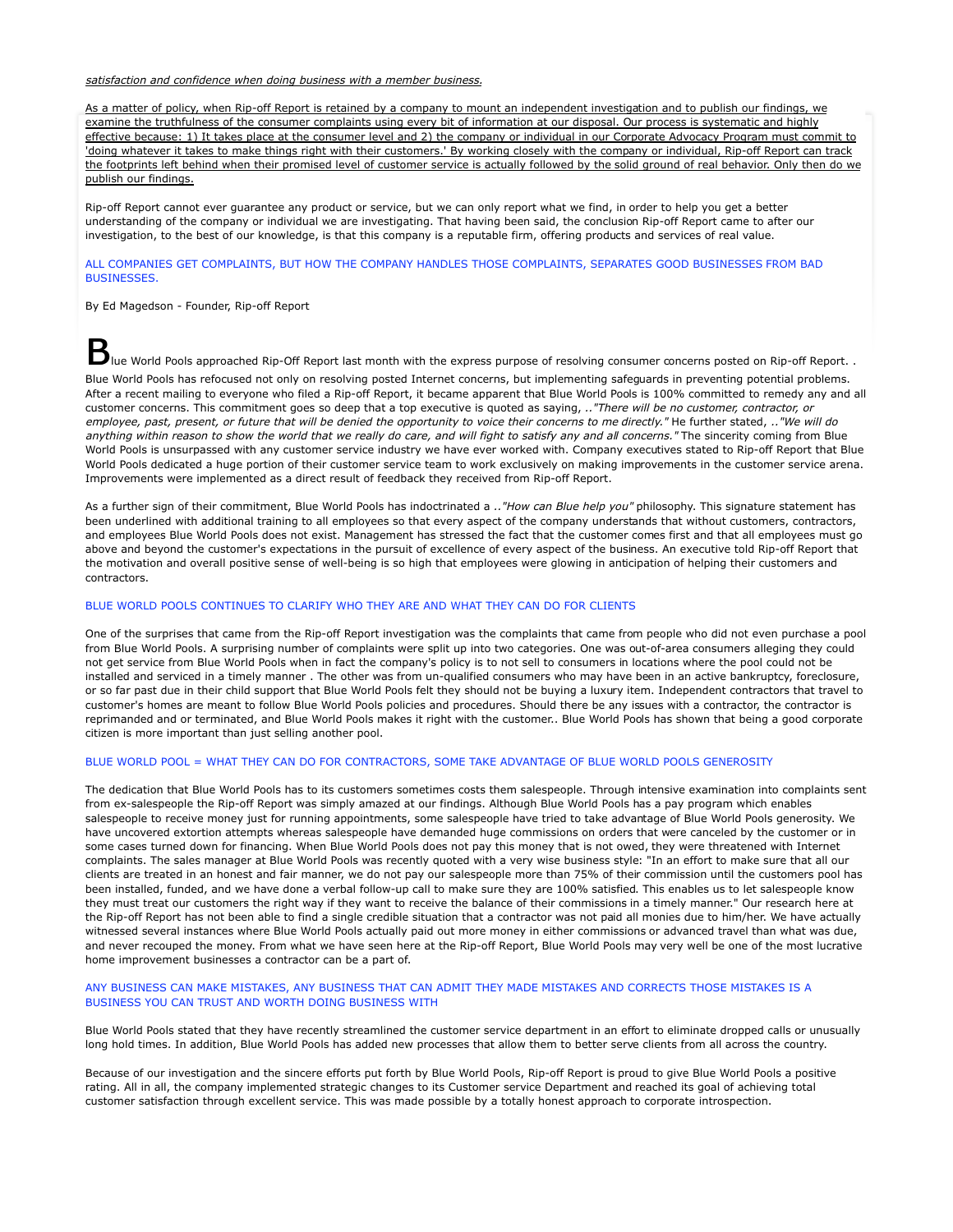Blue World Pools CEO stated "We understand that the only way to grow as a company is by first recognizing our weaknesses and then committing the resources necessary to fix the problems those weaknesses have created." . He then added, "We know we have made mis takes, all businesses do, but I can assure you we are 100% committed to resolving those issues and creating an excellent experience for our clients.'

# RESULTS OF MAILING TO ALL THOSE WHO FILED A RIP-OFF REPORT

As a part of the Corporate Advocacy program--Rip-Off Report sent an email to every client who filed a Rip-Off Report on Blue World Pools and I would now like to share the results with you.

Like almost every other emailing, this time was not different. The majority of customers/contractors stated that they appreciated our efforts and related how they had already been taken care of in a satisfactory manner. As usual, most customers asked if they could remove the report they filed and we explained that unfortunately, it was not possible. It is Rip-Off Reports' philosophy that it is much more beneficial for the consumer to see how a company like Blue World Pools takes care of their mistakes. No company is without its share of problems, however, there are many companies who continually sweep those problems under the rug and never achieve the growth that other companies such as Blue World Pools enjoys.

Rip-off Report feels Blue world Pools has learned from all those who have complained . . . and they even seem to be thankful for those who have brought problems to their attention. One executive stated, .."We can only improve our business based on feedback from our clients, we are now looking at that feedback as anot her avenue to become better."

#### BLUE WORLD POOLS shows leadership by joining the Corporate Advocacy Business Remediation and Customer Satisfaction Program.

Keep in mind, Blue World Pools has had well over 2,000,000 potential customers call about swimming pools with a Rip-off Report complaint ratio of less than 1/100th of 1%. This is really amazing considering the fact that Rip-off Report appears on most major search engines on the first page right below Blue World Pools. This percentage is significantly below the industry standard for the clientele that they work with. From our perspective, it is unusual for a company that has had so few complaints request on their own to be a part of the Corporate Advocacy Business Remediation and Customer Satisfaction Program. Blue World Pools is showing leadership for other companies to follow that they care about their clients.

#### ABOUT THE CORPORATE ADVOCACY PROGRAM

While Rip- off Report does not endorse any company, including The Tax Club, overall, our research demonstrated to us that The Tax Club is a solid, reliable company that stands behind its service.

Many companies that contact Rip-off Report make claims that the Reports about them are false, were filed by the same person or even a competitor. Yes, Rip-off Report knows this can happen from time to time; however, we know this is not true most of the time. From federal to local law enforcement agencies, most use Rip-off Report regularly. When Rip-off Report works with law enforcement to assist consumers, never once have we heard from any agency that the Reports filed had bogus contact information. These agencies include FBI, FTC, SEC, Homeland Security, US Postal Inspectors, Justice Department, IRS, Federal Prosecutors and local law enforcement in the USA along with government agencies in more than eight other countries.

Rip-off Report does not solicit its Corporate Advocacy Business Remediation & Customer Satisfaction Program. Any participation in this program is completely voluntary and at the request of the program member.

This program requires the Member Business to agree to satisfy all complaints - past, present and in the future, even when those complaints come to us by e-mail.

The Member Business must also state improvements they are willing to make to their business which benefits the customer to avoid the reported problems from happening again in the future.

Anyone contacting the following e-mail address will get immediate attention. (within 3-5 business days, usually within 24 to 48 hours) We ask that you contact swarren@blueworldpools.com

### RIP-OFF REPORT CHARTING NEW TERRITORY

Corporate Advocacy Program = The program that benefits the consumer, assures them of complete satisfaction and confidence when doing business with a member business ....

..Remember, just because a company or individual is reported on Rip-off Report does not mean you should not do business with them. Use Rip-off Report information as a tool to your advantage. Be knowledgeable about any company or person you hire. Also, don't be afraid to ask questions and get additional information until you feel comfortable in allowing them to work for you.

Be sure to contact us with your questions and comments about any business that is part of the Corporate Advocacy Business Remediation and Customer Satisfaction Program. Your questions, comments and suggestions are always welcome and will be considered even if we don't agree with them. Please realize Rip-off Report is chartering in new territory, working to make a change for both consumers and businesses alike.

Consumers can feel confident and secure when doing business with Blue World Pools Here's why. Blue World Pools made a commitment to and are a proud member of Rip-off Report Corporate Advocacy Business Remediation & Customer Satisfaction Program. The program that benefits the consumer, assures them of complete satisfaction and confidence when doing business with a member business ....

Sincerely,

ED Magedson- Founder EDitor@RipoffReport.com